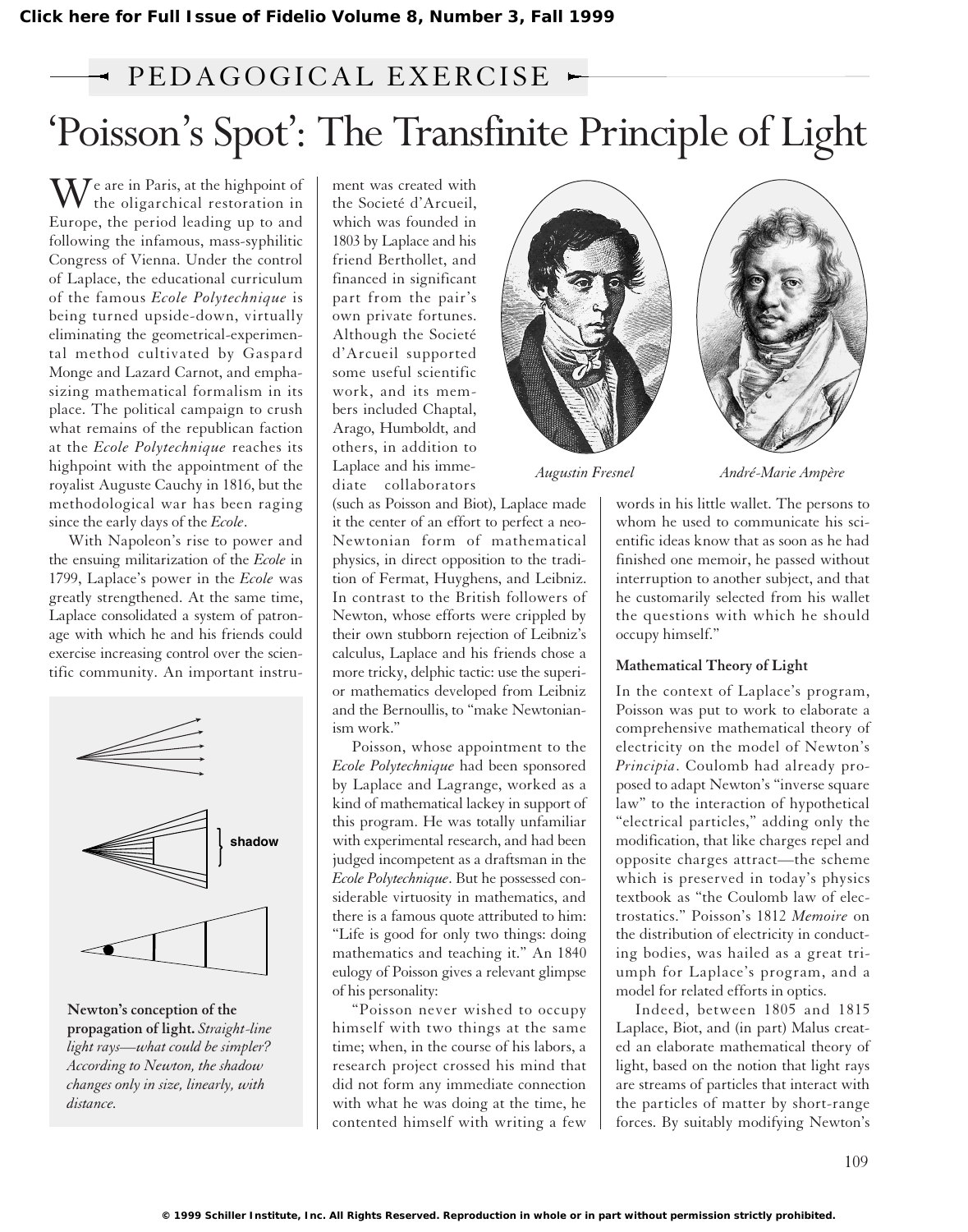original "emission theory" of light and applying superior mathematical methods, they were able to "explain" most of the known optical phenomena, including the effect of double refraction, which had been the focus of Huyghens' work. In 1817, expecting to soon celebrate the "final triumph" of their neo-Newtonian optics, Laplace and Biot arranged for the physics prize of the French Academy of Science to be proposed for the best work on the theme of *diffraction*—the apparent bending of light rays at the boundaries between different media.

In the meantime, however, Augustin Fresnel, supported by his close friend André-Marie Ampère, had enriched Huyghens' conception of the propagation of light by the addition of a *new physical principle.* Guided by that principle which we shall discover in due course— Fresnel reworked Huyghens' envelope construction for the self-propagation of light, taking account of distinct *phases* within each wavelength of propagational action, and the everywhere-dense interaction ("interference") of different phases at each locus of the propagation process.

In 1818, on the occasion of Fresnel's defense of his thesis submitted for the Academy prize, a celebrated "showdown" occurred between Fresnel and the Laplacians. Poisson got up to raise a seemingly devastating objection to Fresnel's construction: If that construction were valid, a *bright spot* would have to appear in the middle of the shadow cast by a spherical or disk-shaped object, when illuminated by a suitable light source. But such a result is completely absurd and unimaginable. Therefore Fresnel's theory must be wrong!

Soon after the tumultuous meeting, however, one of the judges, François Arago, actually did the experiment. And there it was—the "impossible"



**Huyghen's envelope construction for light.** *Light starting out from any point forms wave fronts, which are like expanding concentric spheres. In these figures taken from Huyghens' "Treatise on Light," the wave fronts from points A, B, and C of a candle flame are pictured in (a). In (b), Huyghens shows how these waves can cooperate to form an "envelope" along the wave front DF, and how, along a radial line such as AC, they could have the appearance of a straight ray.*

bright spot in the middle of the shadow! Much to the dismay of Laplace, Biot, and Poisson, Fresnel was awarded the prize in the competition. The subsequent work of Fresnel and Ampère sealed the fate of Laplace's neo-Newtonian program once and for all. The phenomenon confirmed by Arago goes down in history with the name "Poisson's spot," like a curse.

#### **The Subjectivity of Science**

Before proceeding to work through the essentials of these matters, it is necessary to insist on some deeper points, which some may find uncomfortable or even shocking. Without attending to those deeper matters, however, most readers are bound to misunderstand everything we have said and intend to say in the future.

It is difficult, or even virtually impossible, in today's dominant culture, to relive a scientific discovery, without first clearing away the cognitive obstacles reflected in the tendency to reject, or run away from, the essential *subjectivity* of science. Accordingly, as a "cognitive I.Q. test," challenge yourself with the following interconnected questions:

**(1)** Identify the devastating, fundamental fallacies behind the following, typical textbook account:

"There were two different opinions about the nature of light: the particle theory and the wave theory. Fresnel and others carried out experiments which proved that the particle theory was wrong and the wave theory was right."

**(2)** Asked to explain the meaning of "hypothesis," a student responds:

"An hypothesis is a kind of guess we make in trying to explain something whose actual cause we do not know."

Is this your concept? Is it right?

**(3)** What is the difference between what

we think of as a property of some object, and a physical principle? Why must a physical principle, insofar as it has any claim to validity, necessarily apply to all processes in the Universe, *without exception?*

If you encounter any difficulty in answering the above, re-read in particular Lyndon LaRouche's discussion of the "Parmenides paradox," in his booklength essay, *Project A.*

*—by Jonathan Tennenbaum*



*François Arago demonstrated experimentally that the "impossible" bright spot does, in fact, appear in the middle of the shadow cast by a spherical or disk-shaped object.*